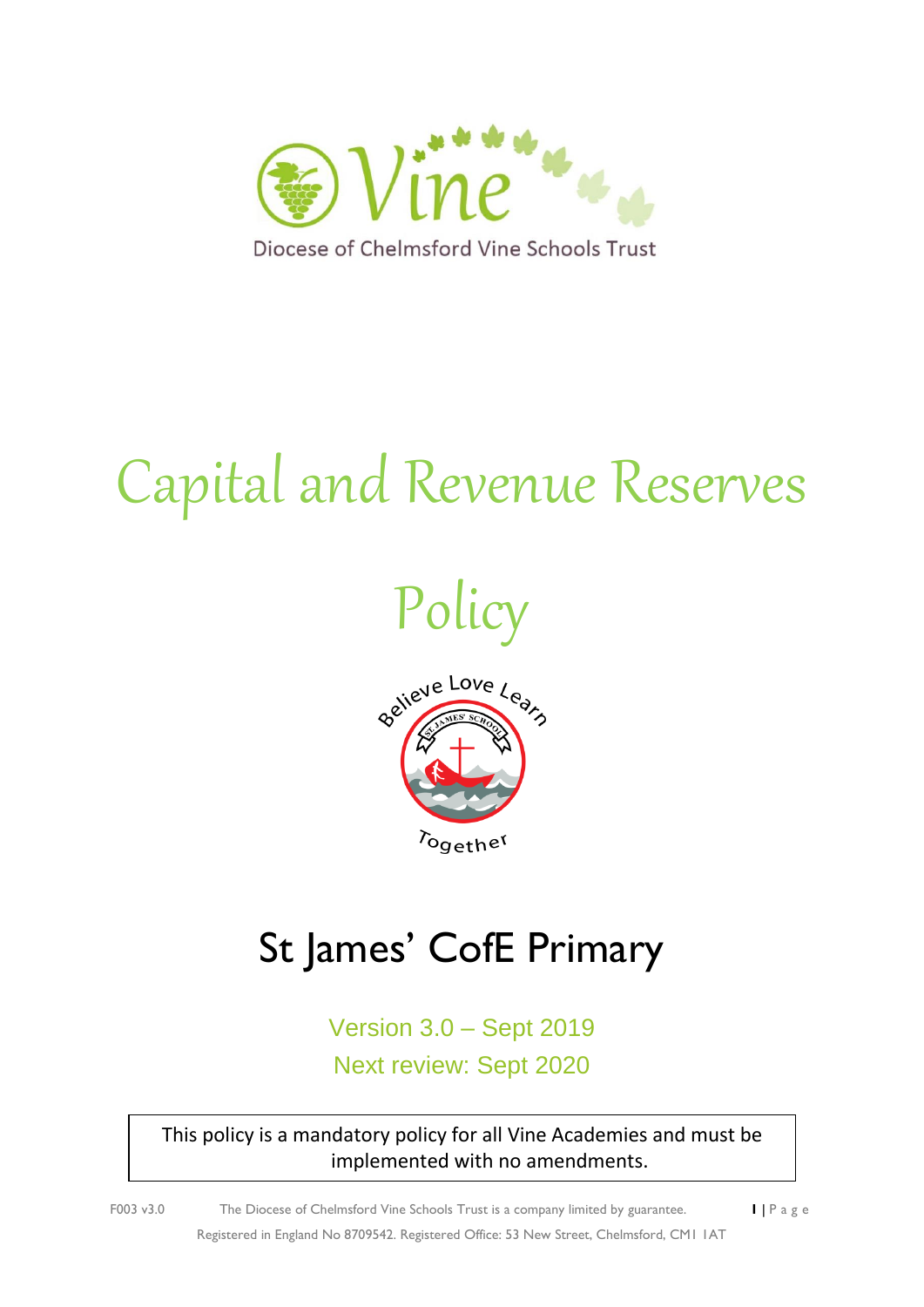### Capital and Revenue Reserves Policy

| The Vine Schools Trust |                        |
|------------------------|------------------------|
| Approved by:           | The Vine Schools Trust |
| Signature:             | Tim Rose (Chairman)    |
| Date:                  | 20 September 2019      |

| <b>St James CofE Primary</b>           |                            |  |
|----------------------------------------|----------------------------|--|
| Approved by:                           | <b>Full Governing Body</b> |  |
| Signed (Chair of Local Governing Body) | Ann Bard                   |  |
| Date:                                  | 30th January 2020          |  |

| Policy Reference: | F003                  |
|-------------------|-----------------------|
| Version No:       | V3.0 - September 2019 |
| Next review date: | Autumn 2020           |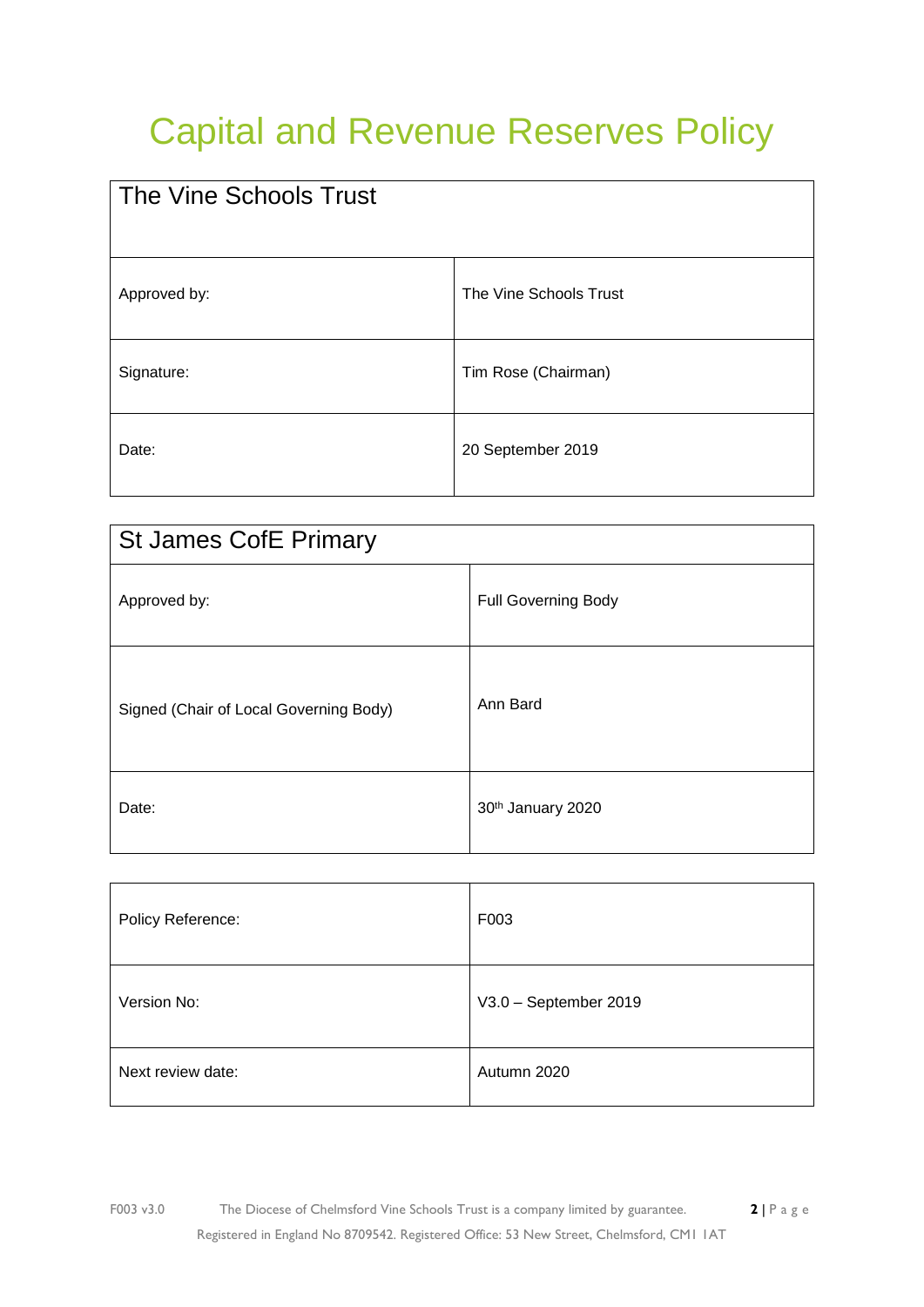Version History

| Version              | Date         | <b>Details</b>                                                                                                                                          |
|----------------------|--------------|---------------------------------------------------------------------------------------------------------------------------------------------------------|
| 2019 v3.0            | Sept 2019    | Annual renewal - with updates                                                                                                                           |
| 2018v3.0<br>deferred | Spring 2018  | Annual renewal expanding on reserves programme/planning, clarity<br>around calculation methodology and timescales for recovery<br>of excessive balances |
| 2017 v2.0            | Spring 2017  | Annual renewal and reformatting                                                                                                                         |
| 2015 v1.0            | January 2016 | Renewal                                                                                                                                                 |
|                      |              |                                                                                                                                                         |

#### Current Version Change Log

| Page | Section     | Details                                                         |
|------|-------------|-----------------------------------------------------------------|
| 5    | 1.1.1 c     | Change of capital funding streams and application submission    |
| 6    | 2.3a, b & c | Clarity around monitoring and reporting of academy reserves     |
| 6    | 3.1a        | New - Clarity around 'total restricted funding' and calculation |
|      | 3.3         | Central Reserves - requirements relaxed from Must to Should     |
|      | 3.4         | Threshold and timescale for centralisation of excess balances   |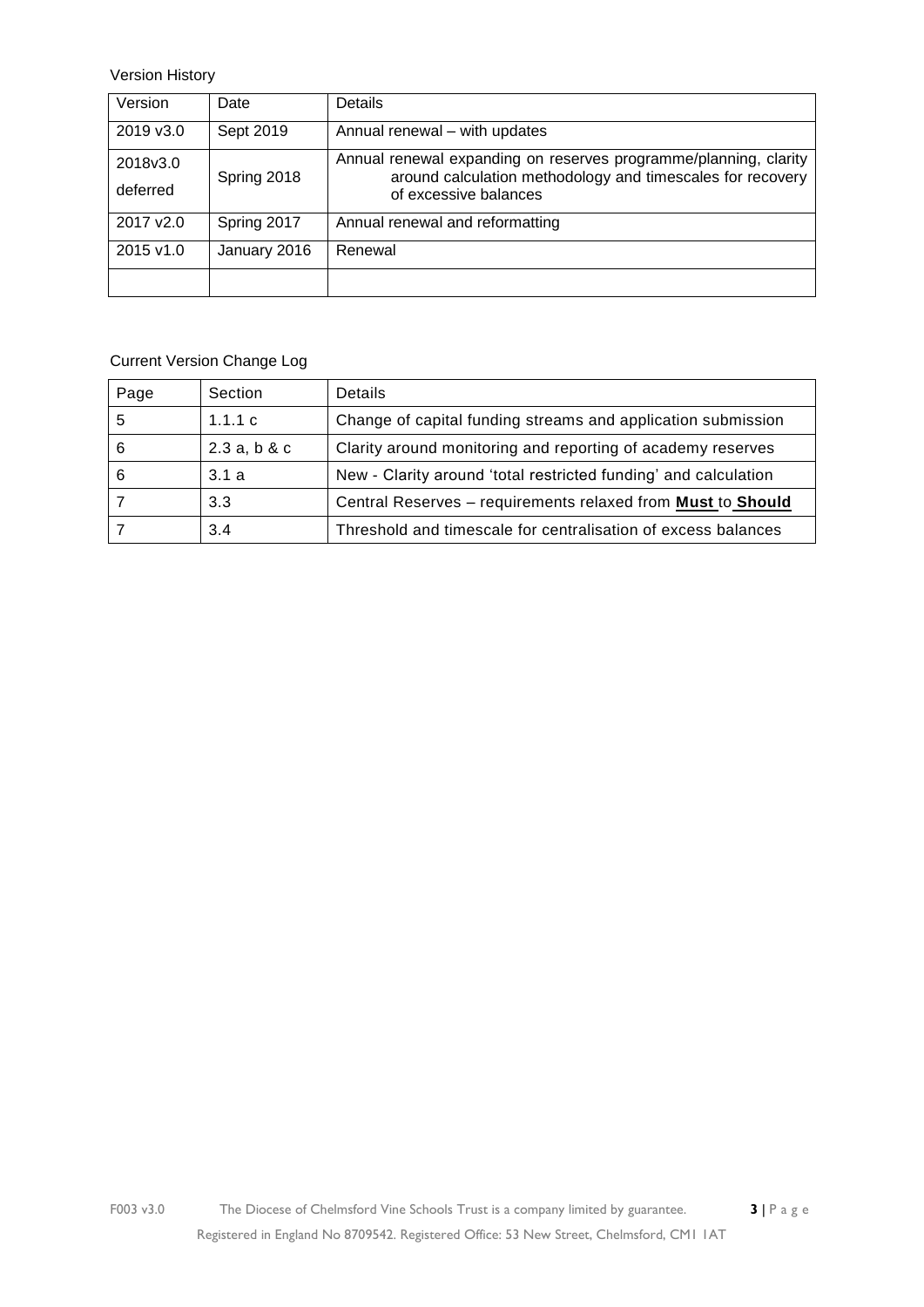### **Contents**

| 1.0 | Purpose                    | 5 |
|-----|----------------------------|---|
| 2.0 | Definitions and Goals      | 5 |
| 3.0 | <b>Restricted Reserves</b> | 6 |
| 4.0 | Unrestricted Reserves      | 7 |
| 5.0 | Reporting and Monitoring   | 7 |
| 6.0 | <b>Appeals Process</b>     | 7 |
| 7.0 | <b>Review of Policy</b>    | 7 |
|     |                            |   |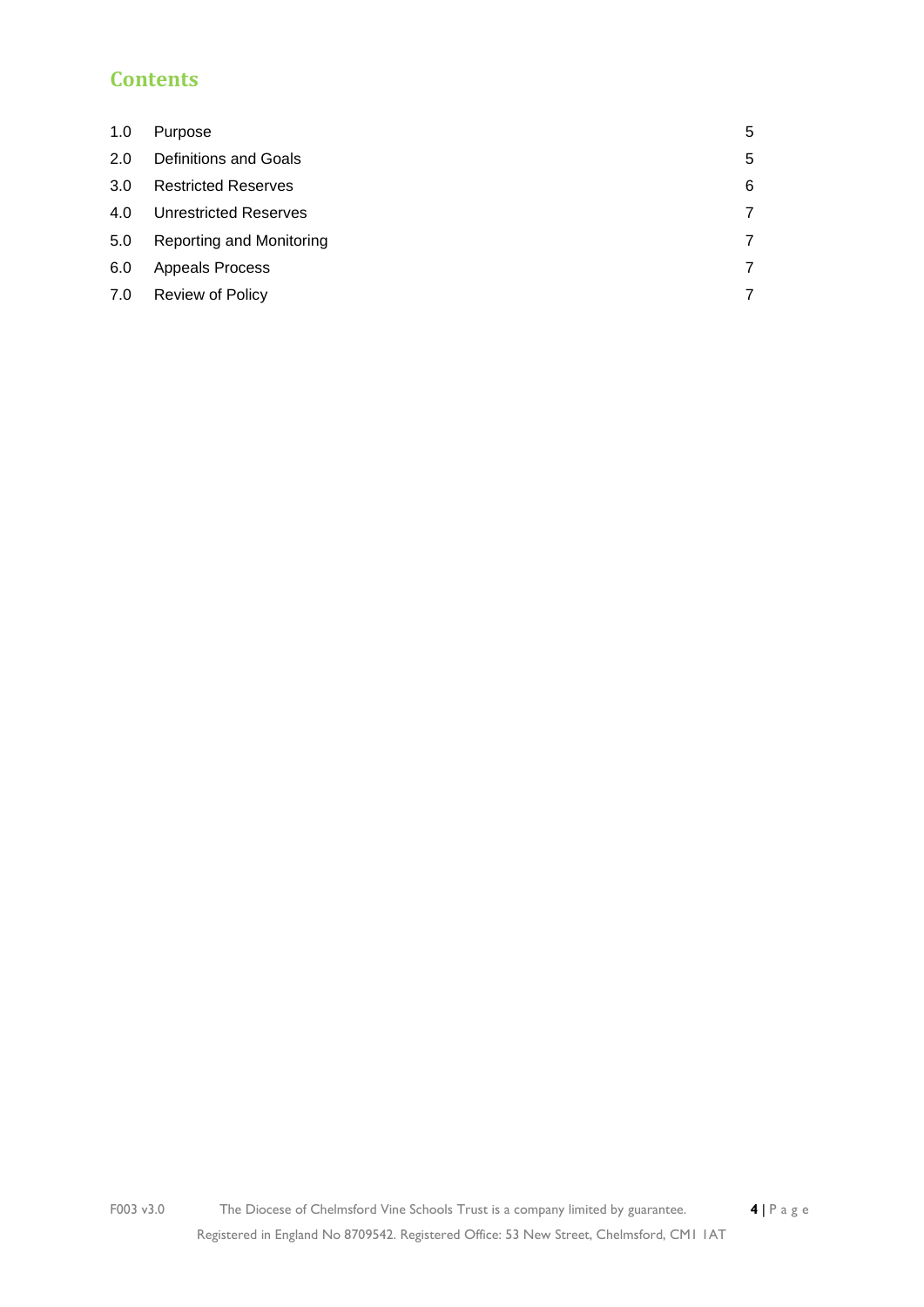### Reserves Policy

#### <span id="page-4-0"></span>**1.0 Purpose**

- 1.1 The purpose of the reserves policy for the Vine Schools Trust and [Insert school name] is to ensure the stability of the academy's organisational operations. Maintaining an appropriate level of financial reserves is considered essential in protecting the school from financial risk, subject to constraints that may be imposed by the DfE.
	- 1.1.1 Capital
		- a) Academies should create reserves from their General Annual Grant (GAG) funding to meet future capital expenditure, including minor building work and the provision/replacement of ICT equipment.
		- b) During the early years, following academy conversion, GAG funding levels create little opportunity to achieve a surplus. Currently the DfE provides minimal funding in the way of Devolved Formula Capital Grant to support capital investment into buildings and ICT equipment.
		- c) For significant building related works academies are able to bid for a share of the School Condition Allocation which is paid to the Trust by the Education Skills & Funding Agency (ESFA) by submitting applications to the Trust through the Diocesan Schools Officer. The academy school is expected to make a contribution towards these projects, represented by the Devolved Formula Capital Allocation for that year it may also be necessary to consider additional reserve provision.
	- 1.1.2 Revenue
		- a) Academies are expected to hold contingency reserves from their GAG funding, or other income, to fund future expenditure related to academy development, strategic long-term aims and developments, in addition to provisions for unexpected events and working capital.
		- b) Academies must hold designated contingencies at the Trust, for exceptional staffing and maintenance purposes, but should also build additional contingencies locally.
- 1.2 The Academy Finance Lead, in conjunction with the Executive Head/Headteacher/Head of School (delete as appropriate), are responsible for ensuring compliance with the Academy Trusts policies and procedures.

#### <span id="page-4-1"></span>**2.0 Definitions and Goals**

- 2.1 The Academy Trust considers it prudent for academy schools to maintain a level of usable reserves sufficient to cover unexpected and unplanned events so that the academy's primary objective is preserved. At the same time the Trustees wish to ensure that it uses its funding to benefit the students in its care which implies an imperative to consider actively the use of reserves to enhance educational provision.
- 2.2 In deciding the level of reserves trustees will take into account the following a) Uncertainty, turbulence or expected reduction in funding arrangements
	- b) Impact of Pension and HMRC changes on employer payroll costs
	- c) The need for any large project spend to include facilities development, ICT investment or building condition needs
	- d) Fluctuations in pupil numbers, particularly falling roll numbers
	- e) Cash flow issues
	- f) The trust's consolidated annual budget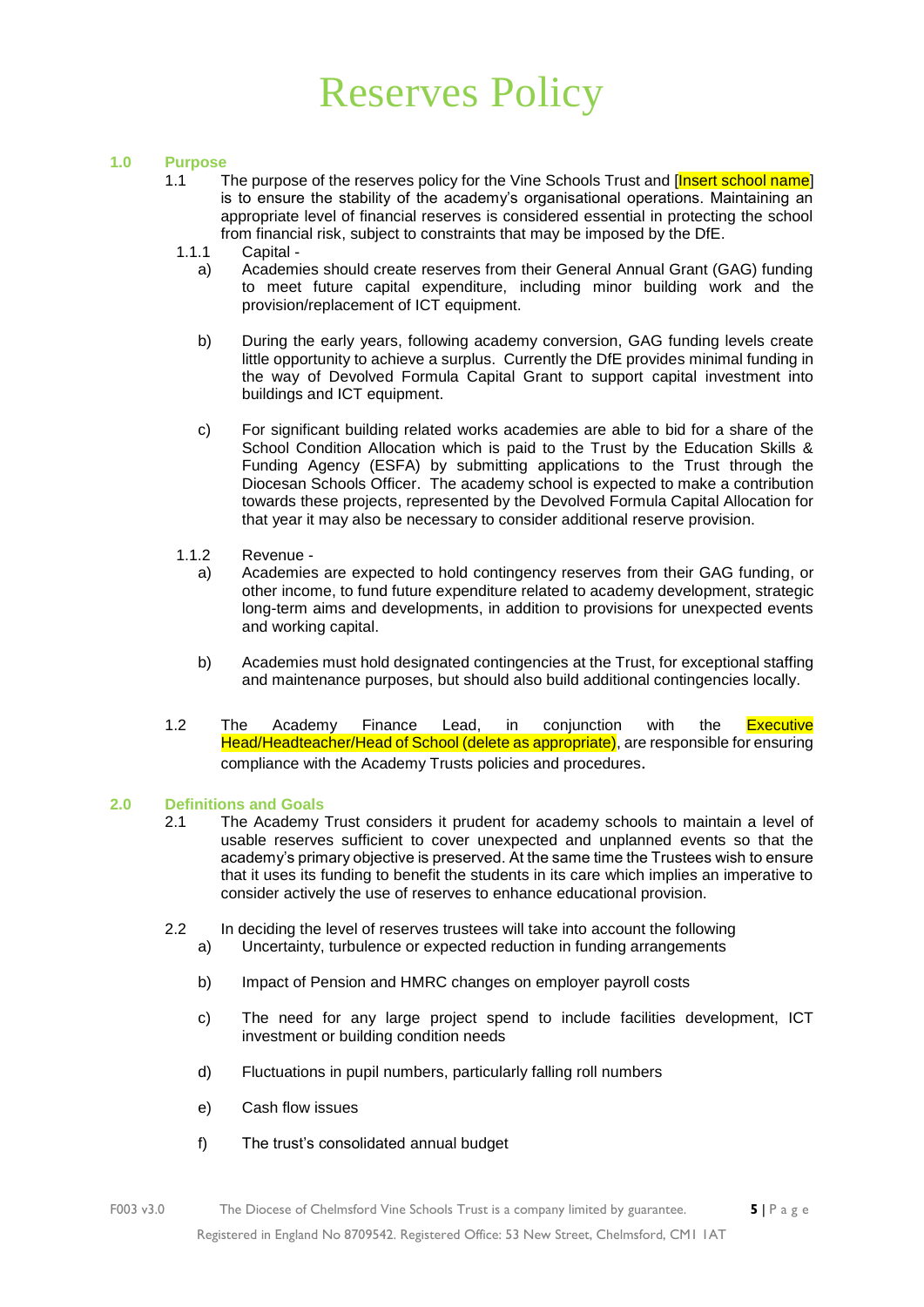- <span id="page-5-2"></span>2.3 A programme to meet the Capital and Revenue Reserves Policy **must** be agreed and clearly documented as part of the budget setting process, by the **Executive** Headteacher/Headteacher/Head of School (delete as appropriate), Academy Finance Lead and Local Governing Body/Board, in conjunction with the Chief Operating Officer.
	- a) The academy school **must** regularly monitor and formally report the progress of its reserve schedule at Local Governing Body/Board meetings and provide a report to the Trustees at least annually with the Budget Forecast Return each May.
	- b) The Trustees expect academy schools to have appropriate levels of reserves, as determined in 3.2, 3.3 and 4.1 below within three years of academy conversion.
	- c) Where an academy school is unable to meet and/or maintain the requirements of this policy, it is the responsibility of the Local Governing Body/Board to notify the Trust, through the Chief Operating Officer (COO), with their strategies to address the non-compliance and provide an alternative timetable for consideration.

#### <span id="page-5-1"></span>**3.0 Restricted Reserves**

- <span id="page-5-0"></span>3.1 Restricted Revenue Reserves are represented by the main funding for the academy which is the General Annual Grant (GAG), other ESFA central funding streams i.e. Pupil Premium, UIFSM, PE & Sports Grant, Rates etc., Local Authority funding and other Government grants/income that are received for a specific project or purpose etc. Some of these funds are restricted for the use according to the funding agreements of donors' instructions.
	- a) For the purpose of the 'restricted funding' calculation only the following funding streams are considered when determining the level of 'total restricted funding' i.e.: GAG funding (before Holdback), Pupil Premium Grant, Universal Infant Free School Meals Grant, PE & Sports Grant, Rates funding, Local Authority funding-Nursery Allocation(s) only.

#### **Local Reserves**

- 3.2 The trustees have determined that:
	- a) The appropriate level of 'general' reserves to be held locally, at the academy school, for non-earmarked expenditure **must** equate to a minimum of 2% and should not exceed 6% of the academy's total restricted funding, to provide sufficient working capital to cover delays in the spending and receipt of grants and to provide a cushion for unexpected emergencies.
	- b) The academy **should** accumulate a local 'staff' contingency, equating to a minimum of 2% of the academy's total restricted funding, to meet unexpected/non budgeted staffing costs or bridge establishment restructuring, including redundancy payments/costs etc.
	- c) The academy **should** accumulate a local 'premises' contingency (excluding specific capital project contributions), equating to a minimum of 2% of the academy's total restricted funding, to meet unexpected maintenance work or site development not covered within the annual budget.
	- d) The Trustees consider a capital reserve programme for the replacement of ICT equipment appropriate, to reduce the budgetary impact, in any single year, of large scale capital investment.
		- i. Academy schools **should** prepare a three to five year 'rolling' programme to ensure ICT hardware and infrastructure is replaced/maintained to ensure up to date and effective technology is embedded throughout the school.
		- ii. The appropriate level of 'ICT' reserve is to be determined by the **Executive** Headteacher/Headteacher/Head of School (delete as appropriate), Academy Finance Lead and Local Governing Body/Board with supporting narrative in the schools budget documentation.